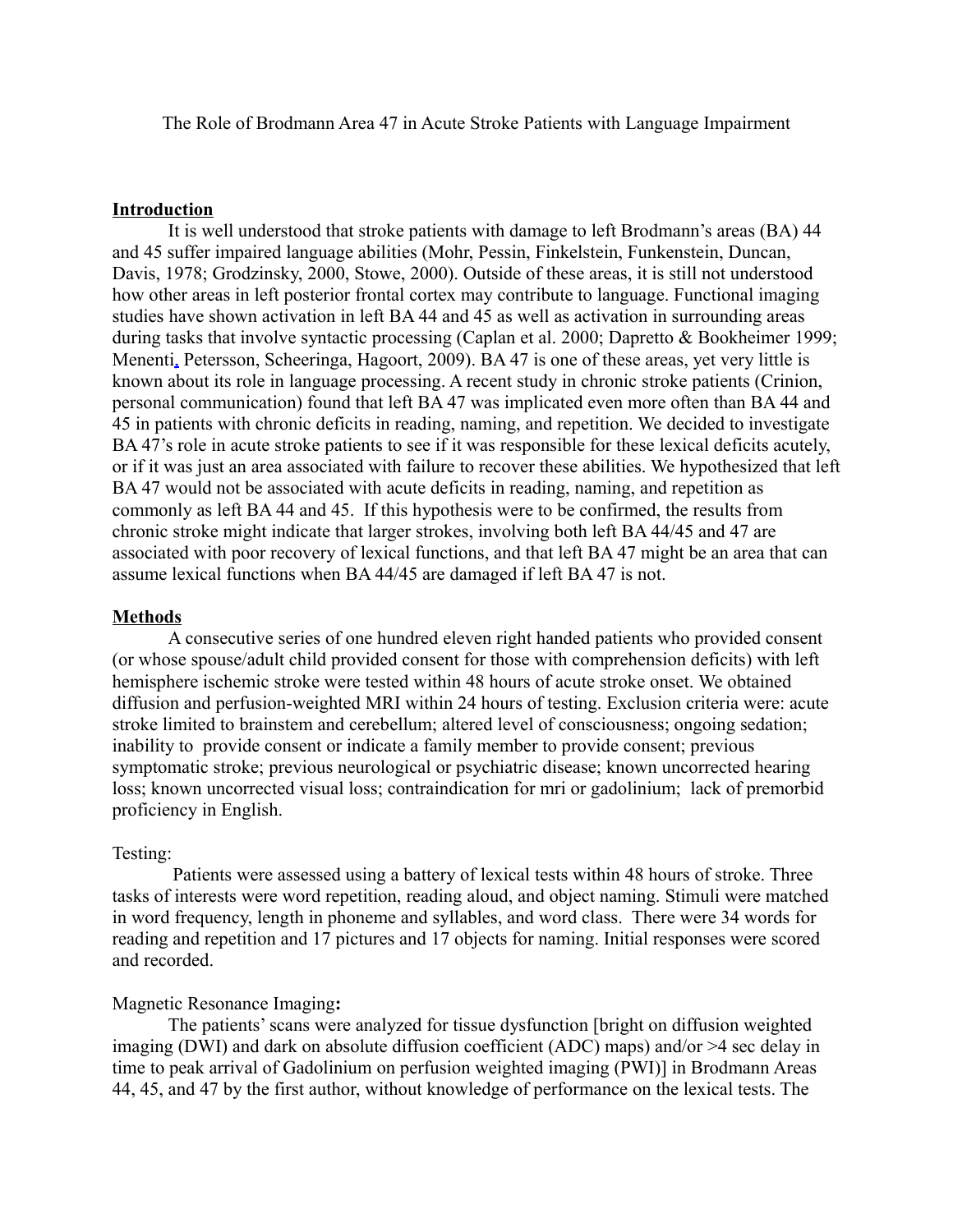author determined whether each patient's infarct and/or area of hypoperfusion covered the area corresponding to the BA using published templates. PWI scans were registered to T2 which have better spatial resolution to identify anatomical landmarks.

### Statistical Analysis:

 We performed chi square tasks to identify associations between infarct/hypoperfusion to each of the three regions of interest (ROI) (BA 44, 45, and 47) and impairment on each lexical task. We defined impairment on each lexical task as  $> 10\%$  error the task, based on previous data showing that >10% errors was 2 standard deviations below the mean performance by neurologically normal subjects on these tasks and below the cut-off of any of the normal subjects on any of the three of these tasks (Hillis et al. 1999).

## **Results**

Results are summarized in Table 1. We confirmed our hypothesis that left BA 47 was not associated with acute deficits in reading, naming, and repetition as commonly as left BA 44 and 45. Although BA 47 was found to have an association with object naming and reading aloud tasks, with a chi square of 5.44 and p-value of 0.02, these associations were substantially weaker than the association with either BA 44 or 45 (see Table 1). Area 47 showed a nonsignificant association on the repetition task with a chi square of 3.52 and a p-value of 0.06. In comparison, BA 44 and 45 showed strong associations with repetition (chi squares of 13.79 and 14.65 and pvalues of 0.0001 and 0.0001, respectively).

## **Discussion**

Ischemia in BA 47 was associated with impaired repetition, object naming, and reading aloud. Its association, though, was substantially weaker than both BA 44 and 45, the areas classically considered to be "Broca's Area." The results for areas 44 and 45 are consistent with other studies in that they have a strong association with language production. These findings indicate that BA 47 is not necessary for these lexical production tasks acutely but may play a supportive role BA 44 and 45. Together with results from chronic stroke indicating that BA 47 is frequently damaged in patients with chronic aphasia, our results hint that left BA 47 may be an area that is critical for good recovery of oral reading, repetition, and naming. Longitudinal studies from the acute to chronic stage, particularly in patient both with and without damage to left BA 44/45 with and without left BA 47 will be essential to answer this question.

# **References**

Caplan,D., Alpert, N., Waters, G. Olivieri, A. (2000). Activation of Broca's area by syntactic processing under conditions of concurrent articulation. *Human Brain Mapp*, 9: 65-71.

Crinion, J. Personal correspondence, 2009.

Dapretto, M. Bookheimer, SY. (1999). Form and content; dissociating syntax and semantics in sentence comprehension. *Neuron*, 24: 427-32.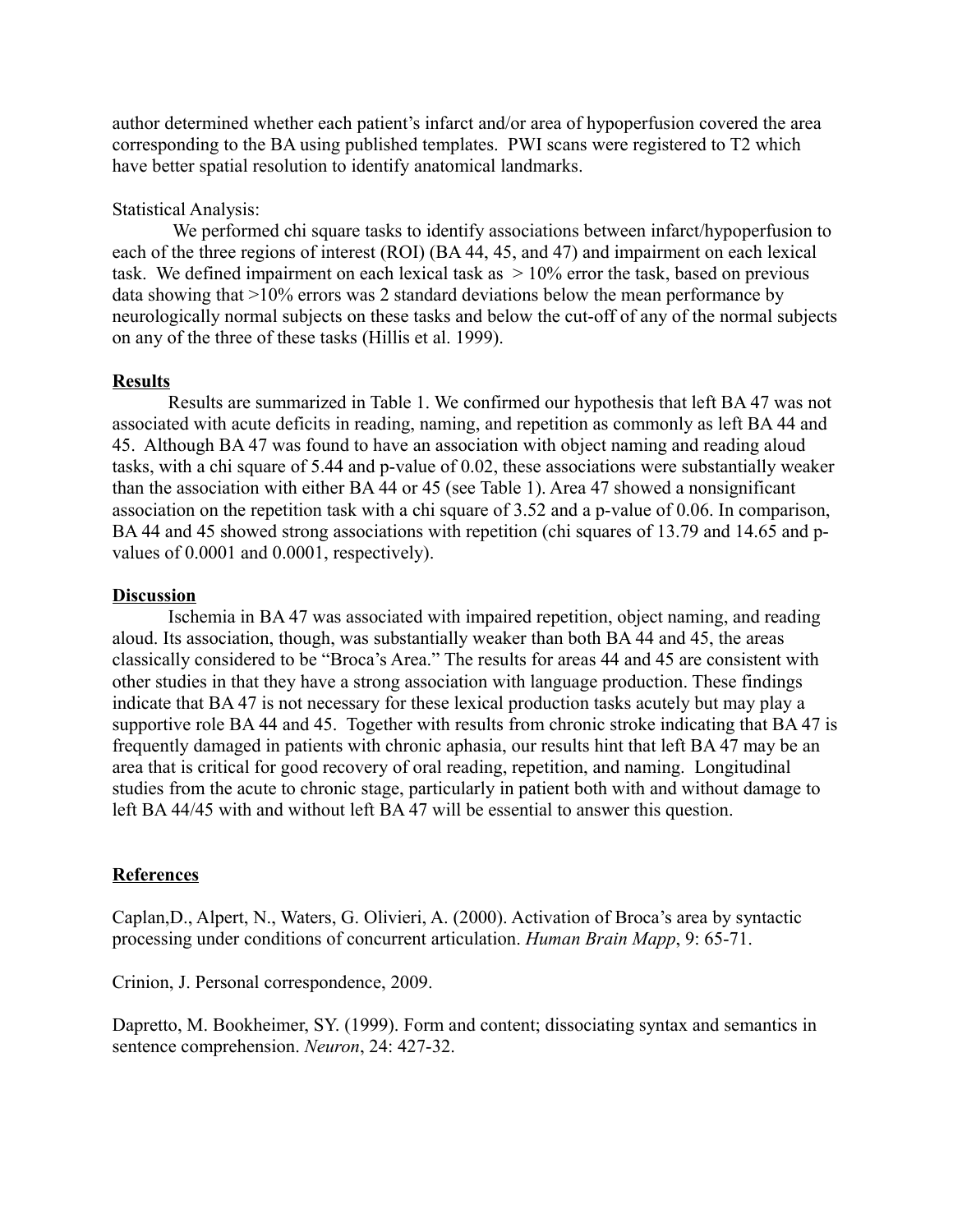Grodzinsky, Y. (2000). The neurology of syntax: language use without Broca's area. *Behavioral Brain Science*, 23: 1-21.

Hillis, A.E., Barker, P., Beauchamp, N., Gordon, B. & Wityk, R. (2000). MR perfusion imaging reveals regions of hypoperfusion associated with aphasia and neglect. *Neurology*, 55: 782-788.

Meneti, L., Petersson KM., Scheeringa R., Hagoort P. (Dec 21 2009). When elephants fly: differential sensitivity of right and left inferior frontal gyri to discourse and world knowledge. *Journal of Cognitive Neuroscience*, 12: 2358-68.

Mohr JP., Pessin MS., Finkelstein S., Funkenstein HH., Duncan GW., Davis KR. (1978). Broca aphasia: Pathologic and clinical. *Neurology*.;28:311-324.

Stowe LA. (2000). Sentence comprehension and the left inferior frontal gyrus: Storage, not computation. *Behavioral and Brain Sciences*, 23:51.